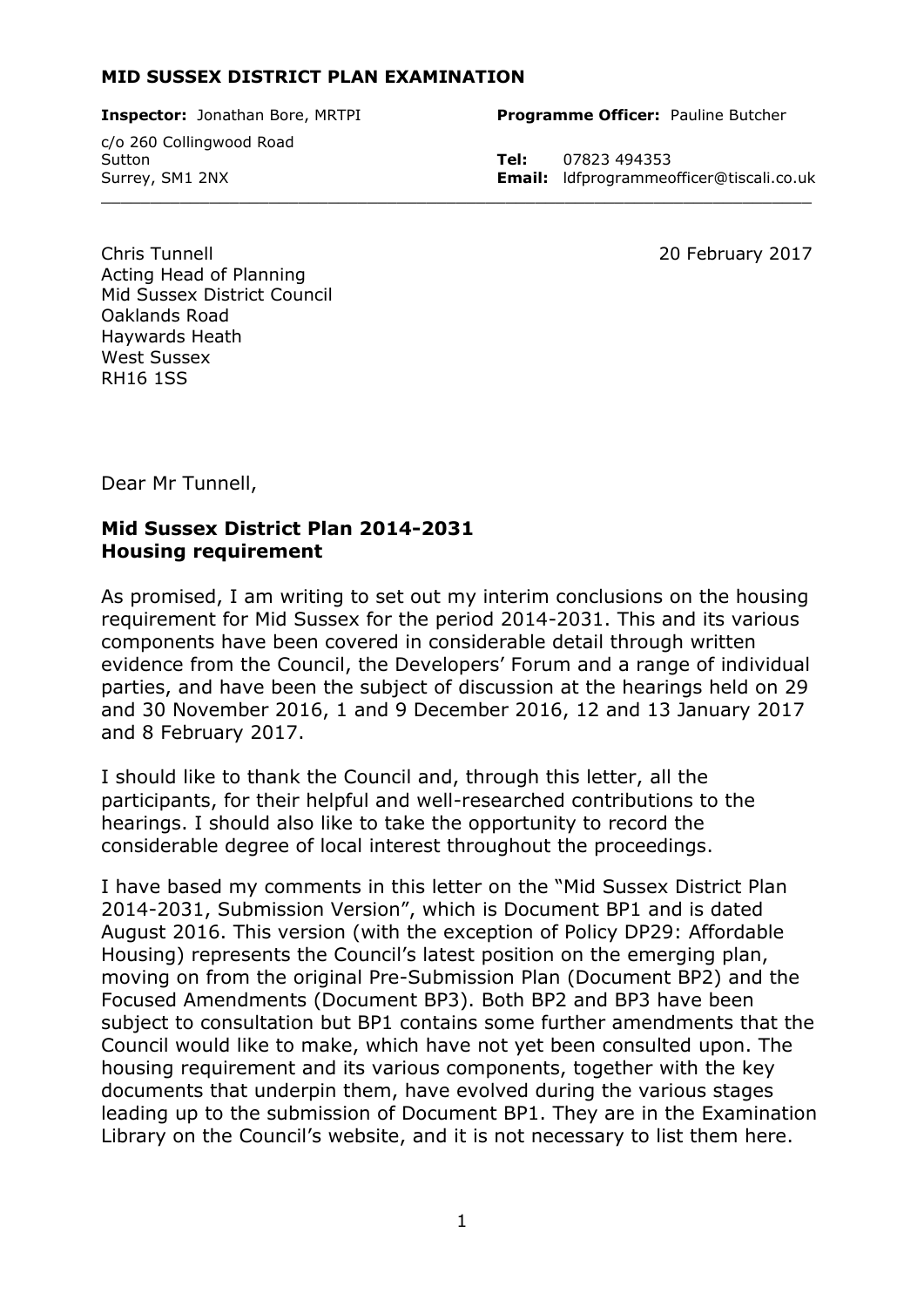The Council's proposed housing requirement for the plan period of 2014 to 2031, as set out in Policy DP5 of BP1, is for 13,600 dwellings, at an average rate of 800 dwellings per annum (dpa). The figure of 800 dpa can be broken down into a starting point of 714 dpa derived from the 2014 household projections, an allowance of 16 dpa for vacancy rates, giving a base objectively assessed need (OAN) of 730 dpa, and a market signals uplift of 24 dpa, giving a full objectively assessed need of 754 dpa. The remainder, 46 dpa, is available to meet unmet need in neighbouring authorities.

### **Issues**

The main issues raised in relation to the housing requirement during the Examination are as follows.

- The calculation of the full objectively assessed need (the OAN) for housing, with particular regard to market signals uplift, the need for affordable housing and employment projections.
- The degree to which the housing requirement should make an allowance for the unmet needs of nearby authorities, with particular regard to Crawley, Brighton and Hove and the other coastal towns.
- The extent to which environmental, infrastructure and practical delivery constraints should affect the housing requirement.

## **Calculating the Full Objectively Assessed Need for Housing**

#### *Household projections*

The 2014 CLG household projections, released in July 2016, provide a starting point of 714 dwellings per annum (dpa) for the plan period on which the OAN calculation can be based. Applying a vacancy rate leads to a basic OAN figure of 730dpa. This is a generally accepted figure and is soundly based.

#### *Market signals uplift*

In response to market signals, the Council has applied a 24 dpa uplift to the figure of 730 dpa, leading to the conclusion that the full OAN in Mid Sussex is 754 dpa. This uplift is based on an analysis which shows that an average of 24 fewer households were formed per year between 2008 and 2012 within the age group 20-34, suggesting the suppression of household formation during the recession (Housing and Economic Development Needs Assessment (HEDNA) Update, Nov 2015, EP21).

This approach is said by the Council to be similar to analysis found sound at Horsham, Crawley, Chichester and Arun. I consider that Horsham and Crawley are the closest comparators, being in the same HMA (the Northern West Sussex Housing Market Area) as Mid Sussex. The Council's approach to the OAN uplift is understandable given that the same calculation has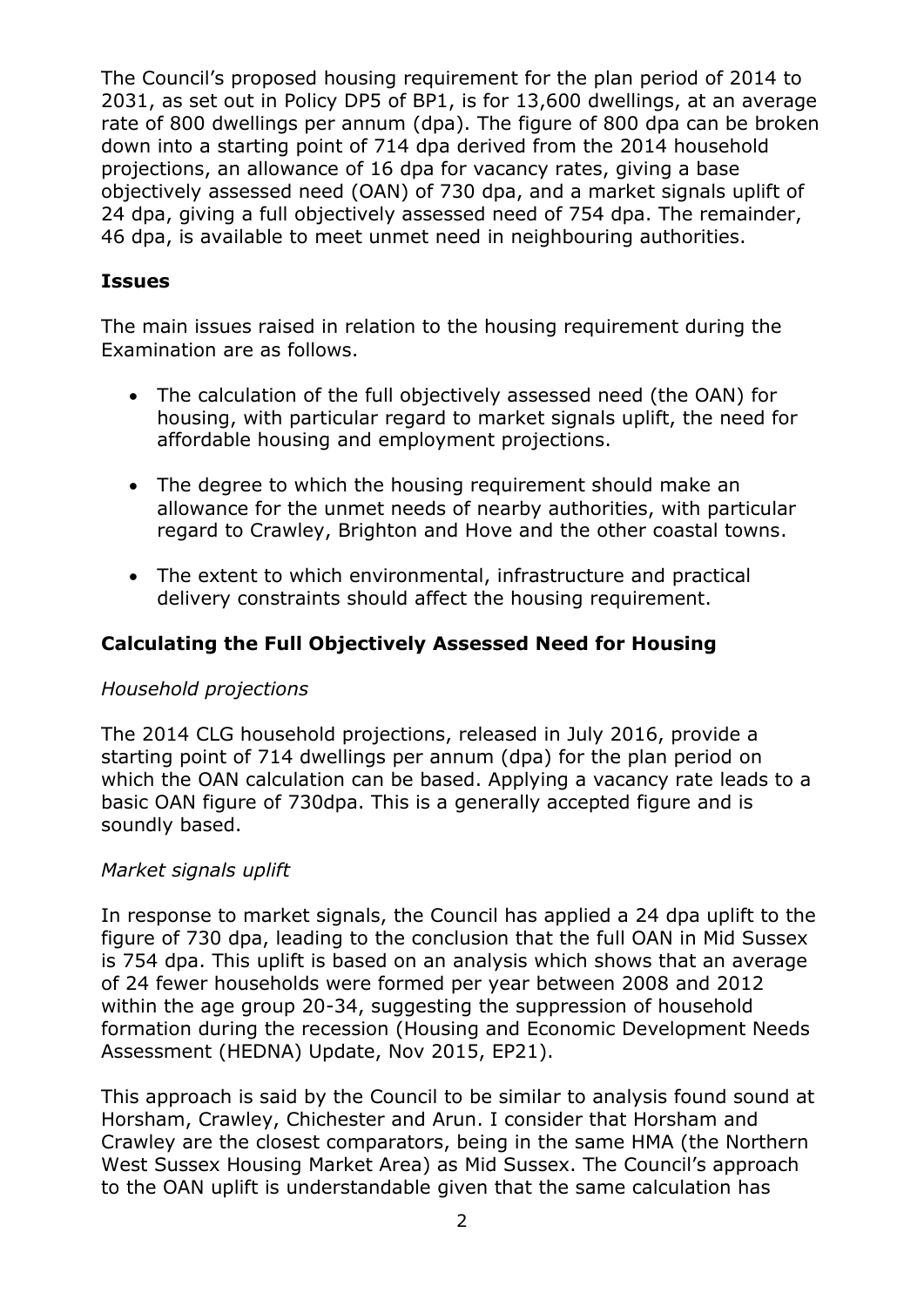been used elsewhere in the HMA. But circumstances in Mid Sussex are rather different now from when the examinations into the local plans for Horsham and Crawley took place and there are strong reasons why a different approach should now be taken.

The Horsham District Planning Framework and the Crawley Borough Local Plan were both adopted in late 2015, but the Examination hearings took place between 19 and 26 months ago, and the approaches towards market signals in both cases were clearly influenced by evidence derived from the recessionary and immediate post-recessionary periods. The Horsham Inspector's report referred to falls in house prices and flat indicators thereafter (para 36) and the Crawley Inspector's report to refers to improved affordability and a fall in the proportion of households unable to buy without assistance (para 23).

However, time has passed since the recession. House prices have resumed an upward trend (NLP submission, Appx 8) and affordability has markedly worsened. In Mid Sussex, the housing affordability ratio (the ratio of lower quartile house prices to lower quartile earnings), after a fairly modest deterioration from 9.76 in 2009 to 10.1 in 2013 (MSDC2, 2.26), sharply deteriorated to 12.6 in 2015 (DCLG, published July 2016). These are the most recent circumstances and they require a new approach from that taken at Horsham and Crawley. The figures cannot be regarded as a cyclical spike: it is worth noting that in 1997 the affordability ratio stood at 4, and in 2000, 6.91. There will always be short term fluctuations in the housing market (such as the current slackening off), but the long term trend is plain. Based on the latest affordability ratio, Mid Sussex is the 22<sup>nd</sup> least affordable local authority in England outside London.

Since the affordability ratio is based on the relationship between lower quartile earnings and prices, it is not sufficient to explain the deterioration by suggesting that it simply reflects the desirable nature of the locality and the local housing market profile: there are very clear market signals in terms of a serious and growing affordability problem for those in the lower quartile income bracket.

The Council places much reliance on the relative position of Mid Sussex visà-vis other districts in the HMA and in Sussex. It believes that if house price trends and related signals in Mid Sussex are broadly aligned with those in nearby authorities, which by and large they are, it should not be necessary to make a significant uplift to its OAN to reflect market signals. The flaw with this is that if each authority simply had regard to similar trends in neighbouring authorities, and each plan were to replicate the OAN approach of its neighbours, the cycle would be perpetuated and there would be no adequate response to continually worsening affordability.

Such an approach fails to take into account Planning Policy Guidance (the PPG). The PPG indicates that comparisons should be made with longer term trends, both in absolute levels and in rates of change; similar demographic and economic areas; and nationally. The more significant the affordability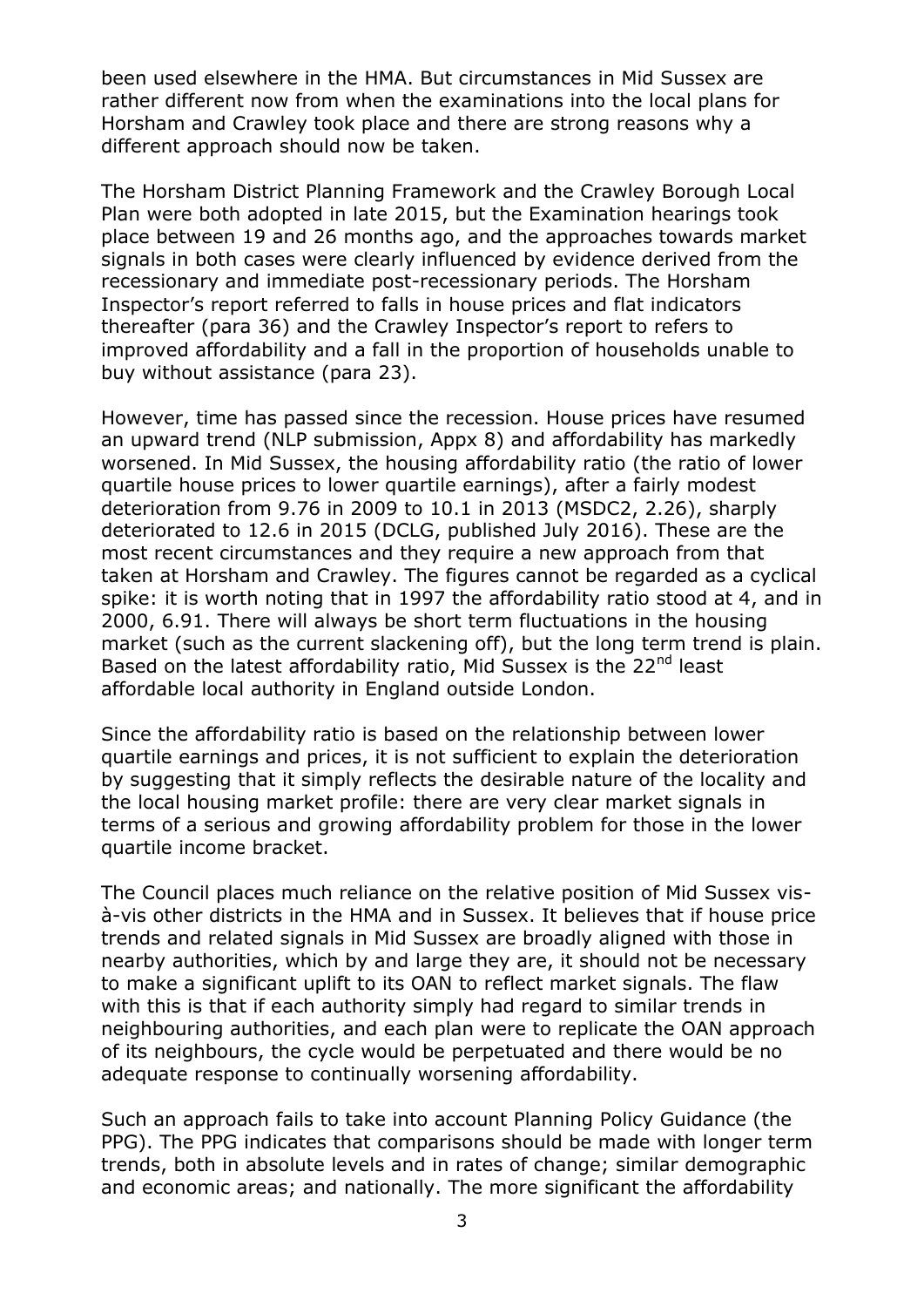constraints, as reflected in rising prices and rents, and worsening affordability ratio, the larger the improvement in affordability needed and the larger the additional supply response should be. Planned supply should be increased by an amount that, on reasonable assumptions and consistent with the principles of sustainable development, could be expected to improve affordability.

It is necessary to look at absolute as well as relative conditions, and take a wider view as well as a local view. In the case of Mid Sussex both the long term affordability trend and the recent sharp deterioration point to the necessity for effective action to increase planned supply to improve affordability.

The Council said in the HEDNA Update of November 2015 (EP21, 5.23) that the proposed 24 dpa uplift "could be expected to improve affordability and assist with this age group". However, there is no evidence that the 24dpa uplift would improve affordability either generally, or for the 20-34 age group on which the uplift is targeted, and indeed the Council has more recently asserted that there is little evidence to suggest that even a significant uplift would improve affordability (MSDC1 and MSDC4). The affordability modelling by NLP (ED8) suggests that with a 24 dpa uplift, the affordability ratio would continue to deteriorate to between 13.59 and 14 by the end of the plan period.

The Council suggests that, instead of a further increase in housing provision, it might consider a "targeted approach" whereby it would increase the proportion of affordable housing on its housing sites, perhaps to 40%. I make no comment here on the viability or deliverability aspects of that idea. However, as a general observation, such an approach would not be an adequate means of addressing market housing affordability since it would only deal with a minority part of overall housing need, would accept as inevitable the continuing deterioration in the affordability of market housing, and (all other things being equal) would reduce the amount of new market housing that could be delivered.

In MSDC4 the Council highlights what it sees as the risks in applying a higher market signals uplift than 24 dpa. It considers that an authority such as Mid Sussex cannot improve affordability by itself, and that any proportionately greater stock growth in Mid Sussex compared with other authorities would simply be filled through in-migration, resulting in an inelastic price response to increased supply. However, these concerns are founded on the assumption that, if Mid Sussex were to make a substantial market signals uplift, it would be acting in isolation. That overlooks the fact that it is government policy to boost housing supply through the plan-led system, which will result in the raising of the housing requirement by other planning authorities. Looking beyond Horsham and Chichester, there is evidence of action being taken across a broad range of authorities in response to worsening affordability, with market signals uplifts, mostly of 10% to 20%.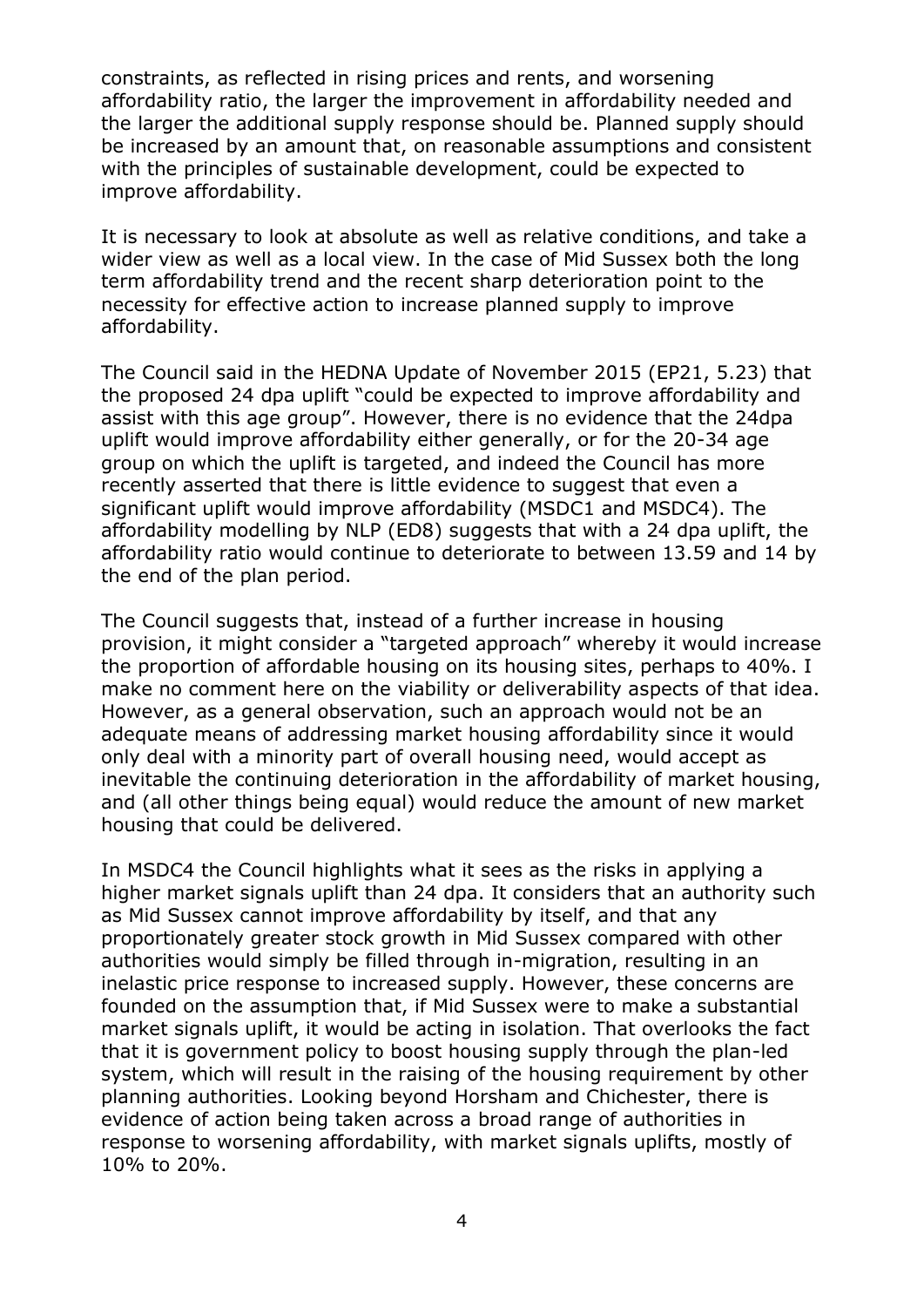For all the above reasons I do not consider the submitted plan to be sound. A significant uplift should be made to the OAN in response to market signals, to the point where it could be expected to improve affordability, in accordance with government policy. The Developers' Forum has put forward a number of approaches to assess the degree of uplift that should be applied to the base OAN (ED8, NLP, 7 December 2016). Of these, I consider that the approach with the greatest value is that based on the OBR house price forecast and University of Reading model updated to account for the OBR's November 2016 economic outlook. The Forum's calculations suggest that 918 dpa would be required to hold the affordability ratio constant until 2021, all other things being equal, including all housing needs being met in neighbouring areas. The separate sensitivity exercise by the Council, based on the same model but using some localised inputs from the Oxford Economics forecasts, suggests that a housing provision of 854 dpa would improve affordability. I acknowledge the Council's criticisms of the model but it is the best analysis available in the circumstances; the range it points to, 854 dpa to 918 dpa, has a sense of realism about it; and it correlates reasonably well with other forecasts and with a comparative analysis of other authorities (see below).

Before concluding on the OAN, I will turn to two connected points, affordable housing provision as a component of the OAN, and the relation with economic growth.

#### *Affordable housing and the OAN*

The local plan should meet the full objectively assessed need for both market and affordable housing, as far as consistent with the policies in the Framework. The Statement of Common Ground of 7 February 2017 (Appendix A) indicates that affordable housing need (based on a 15 year period) would be 258 dpa in respect of reasonable preference groups and 331 for the total waiting list. Taking into account housing commitments, net need plus committed housing would result in a need for a range of 1,120 dpa to 1,363 dpa at an affordable housing rate of 30%. These figures again point towards a higher OAN than indicated in the submitted plan. However, they are much higher than the realistic figures suggested by household projections and market signals uplift, and there is doubt as to whether such amounts could be delivered. An OAN of between 854 dpa and 918 dpa referred to above would allow a substantial proportion of the affordable housing need to be met.

#### *Economic forecasting and the OAN*

On the subject of projected jobs growth, there are considerable differences in estimates (ED8 Appendix 3) and figures as high as 687 jobs per annum have been put forward. It is nonetheless agreed between the Council and the Developers' Forum, based on PPG guidance, that the range of job growth to be considered for the purposes of establishing OAN should be 424-514 jobs per annum. The Council states that their proposed housing requirement of 800 dpa would provide 420 jobs per year (MSDC3, Appx D,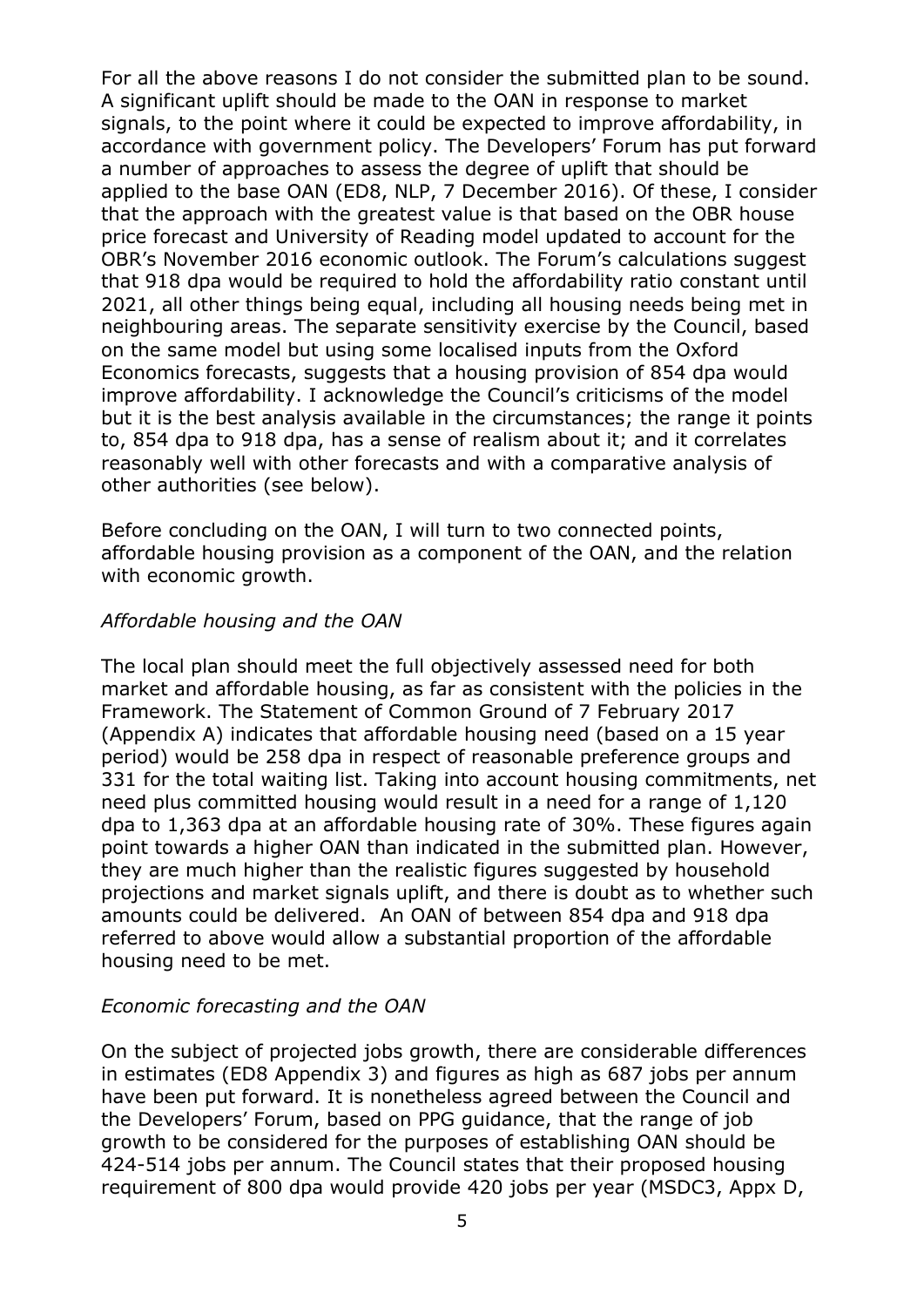para 10). A range of scenarios using the 424-514 range are tested in Appendix B of ED8 based on work carried out by Barton Willmore using the PopGroup demographic model employed by the Council. These translate to a range of 862 dpa to 945 dpa. These figures again point to a higher OAN than that referred to in the plan and broadly lend support to the range 854 dpa to 918 dpa derived from the affordability analysis.

### *Conclusion on the OAN*

Having regard to all the evidence I consider that conditions justify a significant uplift in Mid Sussex in response to market signals. The affordability analysis indicates that the OAN is in the range 854 dpa to 918 dpa with the analyses of employment growth and affordable housing suggesting figures in the upper part of the range. A comparative analysis (ED8 Appendix 3) demonstrates that a number of other authorities have responded to affordability issues with uplifts of 10% to 20%, and in one exceptional case, 30%. 10% would give just over 800 dpa which, in the light of all the evidence, is not sufficient. 25%, as suggested by the Developers' Forum, would broadly coincide with the top of the range but would be a higher percentage than most of the market signals adjustments in other authorities and would not fit well with the comparative evidence of affordability. An uplift of 20% from the basic OAN figure of 730 dpa would give 876 dpa. From all the material that has been submitted this figure is in my view the most well-founded and most realistic, being compatible with the greatest part of the evidence base. Evidence indicates that it would counter worsening affordability and would accommodate most of the affordable housing need for reasonable preference groups. It would also align with the range of employment forecasts, and whilst recognising that each authority is different, it would be comparable with the range of market signals uplifts accommodated by many other local authorities in broadly similar circumstances.

#### **Having regard to all the evidence I consider that the full objectively assessed need for housing is 876 dpa, an uplift of 146 dpa (20%) over the base OAN figure of 730 dpa and 122 dpa over the Council's currently suggested full OAN.**

So far I have dealt with the calculation of the objectively assessed need for housing, which paragraph ID: 2a-004 of the PPG makes clear should be based on facts and unbiased evidence and should not be subject to the application of constraints. The OAN does not include either an assessment of environmental or infrastructure constraints or an allowance for meeting the unmet needs of other authorities. I shall come on to the issue of unmet need next.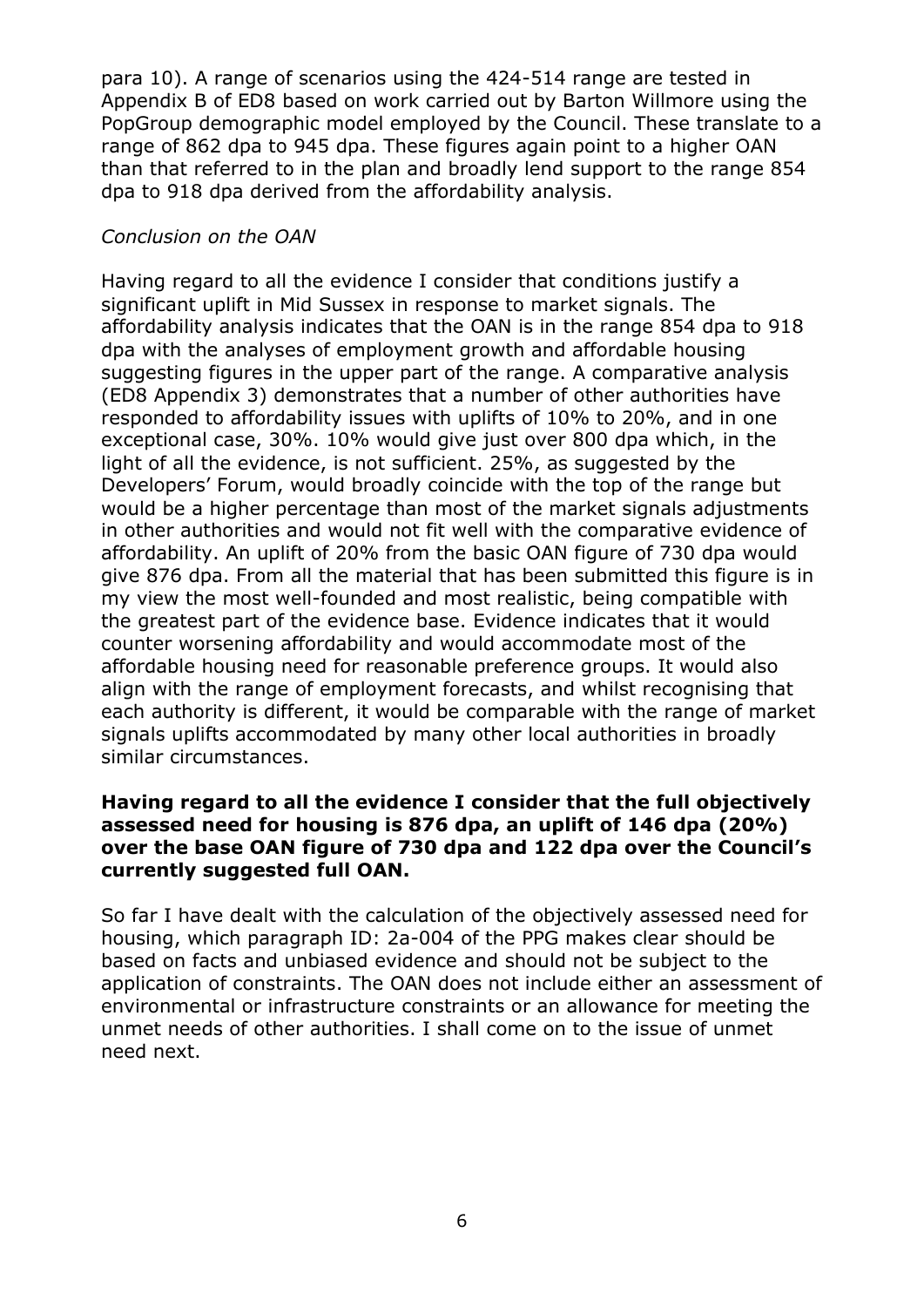## **Unmet housing need in other districts**

### *Crawley*

Paragraph 47 of the Framework indicates that the full OAN should be met in the housing market area, subject to consistency with other Framework policies. Crawley, like Mid Sussex, is in the Northern West Sussex Housing Market Area and is unable to meet its housing need within its boundaries. Written into its plan is an obligation to work closely with neighbouring authorities to explore all opportunities for meeting its need in sustainable locations. Its shortfall is in the region of 335 dpa, of which 150 dpa is being taken by Horsham, leaving a residual unmet need of 185 dpa.

The proposed Mid Sussex housing requirement of 800 dpa would leave only 46 dpa to meet this need. Given the position of Mid Sussex immediately adjacent to Crawley, and within the same HMA, this aspect of the plan is not sound. Mid Sussex is the only authority other than Horsham that can make a significant contribution towards accommodating Crawley's unmet housing need. Opportunities in other authorities are very limited. It is reasonable for perhaps 35 dpa to be catered for elsewhere. The Mid Sussex District Plan should therefore include a contribution of 150 dpa, the same as that of Horsham, to meet this need.

#### *Coastal West Sussex*

The Coastal West Sussex Housing Market Area overlaps with the southern part of Mid Sussex District and is relevant to plan preparation in the District. Brighton and Hove's total housing need amounts to 30,120 of which the agreed plan target is 13,200, leaving a shortfall of 16,920 or 56% of the total. There are also large amounts of unmet housing need in other authorities including Adur and Lewes. However, the coast has different characteristics and patterns of migration, and any plan to satisfy this level of need will require input from a number of local authorities and necessitate a sub-regional approach of the kind referred to in paragraph 179 of the National Planning Policy Framework. Several local authorities, including Mid Sussex, are collaborating on a study, but it is in its early stages and there is not enough evidence available now to ascertain the proportion of this unmet need that ought to be accommodated in Mid Sussex.

It follows that there is no strong basis at the present time to make a numerical addition to the housing requirement of the Mid Sussex District Plan to address this need. But the cross-boundary study should be progressed as quickly as possible to bring an end to the uncertainty over how the unmet need is to be provided for. The District Plan should make a commitment that the Council will co-operate with Brighton and Hove and the relevant authorities in the Coastal West Sussex HMA to bring forward the study within a short space of time, and that it will be taken into account in the next review of the District Plan. A commitment to a plan review in two years' time, advocated by some at the hearings, is too onerous given the scale of the task, but a review is unlikely to be more than 5 years away.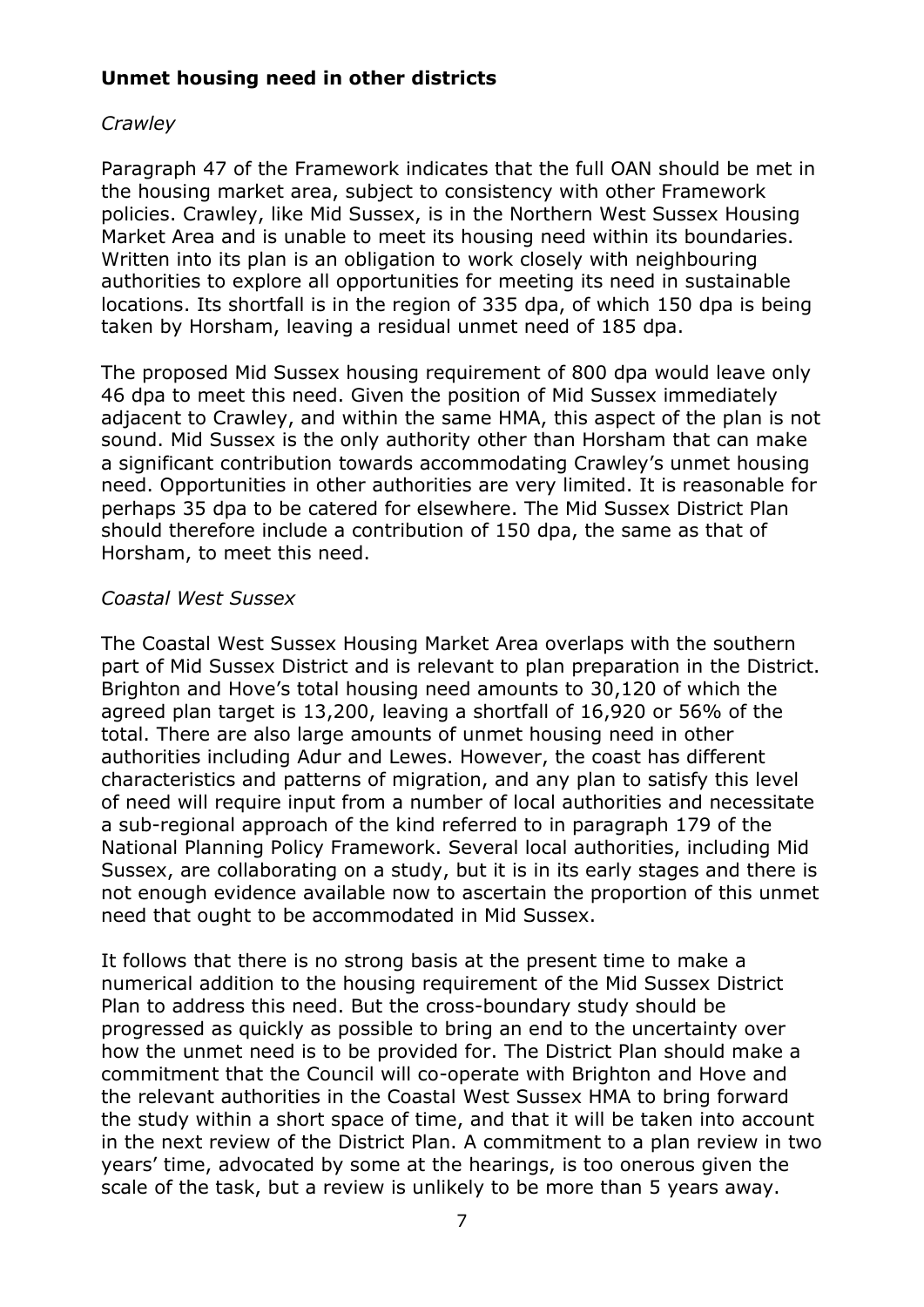Meanwhile the Council should consider whether the matter should have some influence over the pattern of smaller site allocations either in the present plan or in the subsequent site allocations plan.

### *Elsewhere*

There is unmet housing need in Surrey authorities including Tandridge, but the first priority should be the unmet need in the same HMA as Mid Sussex. London has also been mentioned, but the issues are on a very much larger scale. Attempting to address elements of London's unmet need outside the Greater London area would involve multi-authority regional-level policy decisions. It would not be appropriate to include an explicit additional allowance for unmet need from London within this plan.

# **Sustainability and developability**

# *Development constraints – the general picture*

The Council states that the proposed housing requirement of 800 dpa is the point above which the advantages of additional housing provision are significantly outweighed by the disadvantages. The Sustainability Appraisal (SA) (BP5) concluded that higher level provision would be likely to have severe negative impacts on environmental sustainability objectives. The evidence base includes the key LUC reports "Capacity of Mid Sussex to Accommodate Development" (EP47) and "Sustainability Appraisal of Cross Boundary Options". The District has a number of nationally important designations, including the South Downs National Park, the High Weald Area of Outstanding Natural Beauty (AONB) and various heritage designations, and is within the zone of influence of Ashdown Forest, which is a Special Protection Area (SPA), and much of the remainder of the District is rural. The LUC reports also highlight heritage, environmental, biodiversity and other constraints, access to services and the capacity of the landscape to accommodate development. The highways network is under pressure in some places, notably East Grinstead.

The SA and the Strategic Site Selection Paper (EP23) assessed a number of strategic site options using a threshold of about 500 dwellings for a strategic site and rejected all but three contenders. The conclusion was that there were no options for allocating a further strategic site at this stage. As for smaller sites, 182 were found suitable, available and achievable in the Strategic Housing Land Availability Assessment (SHLAA), with a potential yield of 11,988 dwellings, and the Council argues that to meet 800 dpa every one of these sites will be required, and perhaps more, to ensure the 5 year housing supply is robust. To meet a higher requirement would require re-visiting sites that have been rejected.

I recognise the difficulties inherent in the precise definition of strategic sites, and will come back to the point later. The problem with the Council's approach is that the SA and SHLAA do not in themselves provide an adequate basis for supporting the Council's conclusion regarding the setting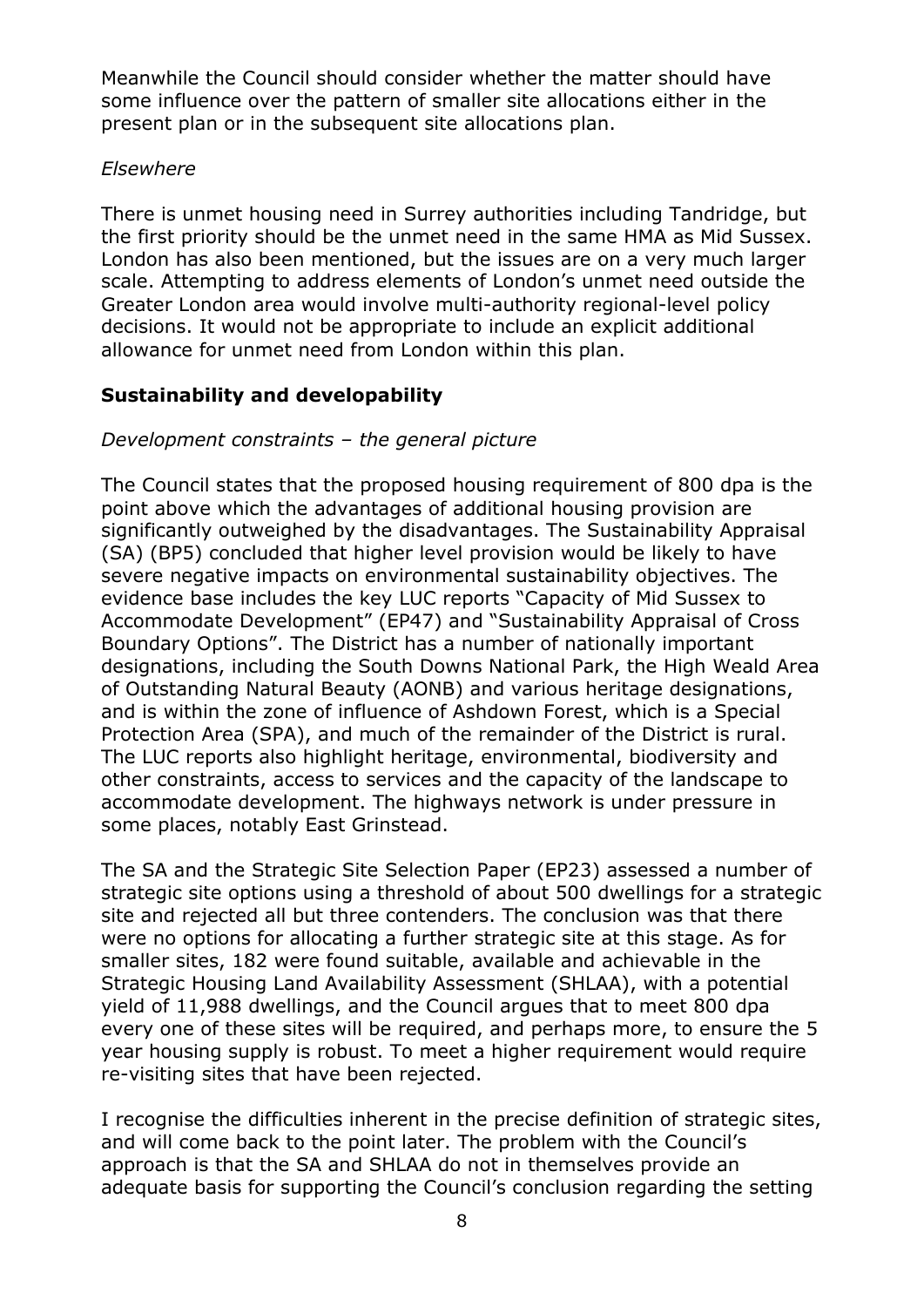of the housing requirement at 800 dpa, and indeed there is a degree of circularity about the Council's argument.

## *Limitations of the Sustainability Appraisal*

Dealing first with the SA, this study makes generalised and in some cases questionable assumptions about the connection between levels of housing provision, benefits and impacts. Any reasonable consideration of the relevant analysis in the SA (paragraph 7.84 on) bears this out. For example, in the appraisal, the benefits arising from the provision of a decent and affordable home do not increase for options above 800 dpa, whereas more weight should be given to higher levels of provision if there is greater housing need. There are also a number of unjustified conclusions for a housing requirement above 800 dpa in respect of access to education and health, the creation of cohesive, safe and crime resistant communities, and flood risk.

### *The SHLAA*

The SHLAA rejects a number of sites on the basis of availability, transport access, sewerage, landscape capacity, heritage assets, ancient woodland and so on. These are important issues but what the analysis does not do is to consider the extent to which they might be resolved or mitigated through highways and footway improvements, sewerage infrastructure, selective development of parts of sites, the incorporation of green buffers and other measures. In some cases the absence of evidence counts against a site without any further assessment. Moreover, more consideration should have been given to the potential for new freestanding developments as opposed to settlement extensions. I have no doubt from the site exercise carried out for the hearing on 8 February that there are sites rejected through the SHLAA process which, through their characteristics or location, might remain unacceptable. But other representors have given examples where relatively minor infrastructure or mitigation measures, different site boundaries or developable areas, might enable sites to come forward, and have cited other examples where identified constraints in the SHLAA have not proved obstacles to the subsequent allocation of sites, or to the grant of planning permission.

There are some constraints in certain localities, such as sewerage and highway capacity, which may be partially dependent on the programmes of other bodies to resolve. But housing provision is a government priority and should be reflected in the programmes of other public bodies. It is also the case that both site-related development contributions and CIL will assist in future in addressing such constraints.

## *Site and land identification*

On the question of site identification and availability, Document MSDC5 suggests that to meet a requirement of 900 dpa, 12 sites totalling more than 300 units would be likely to be required in the AONB. But like the SA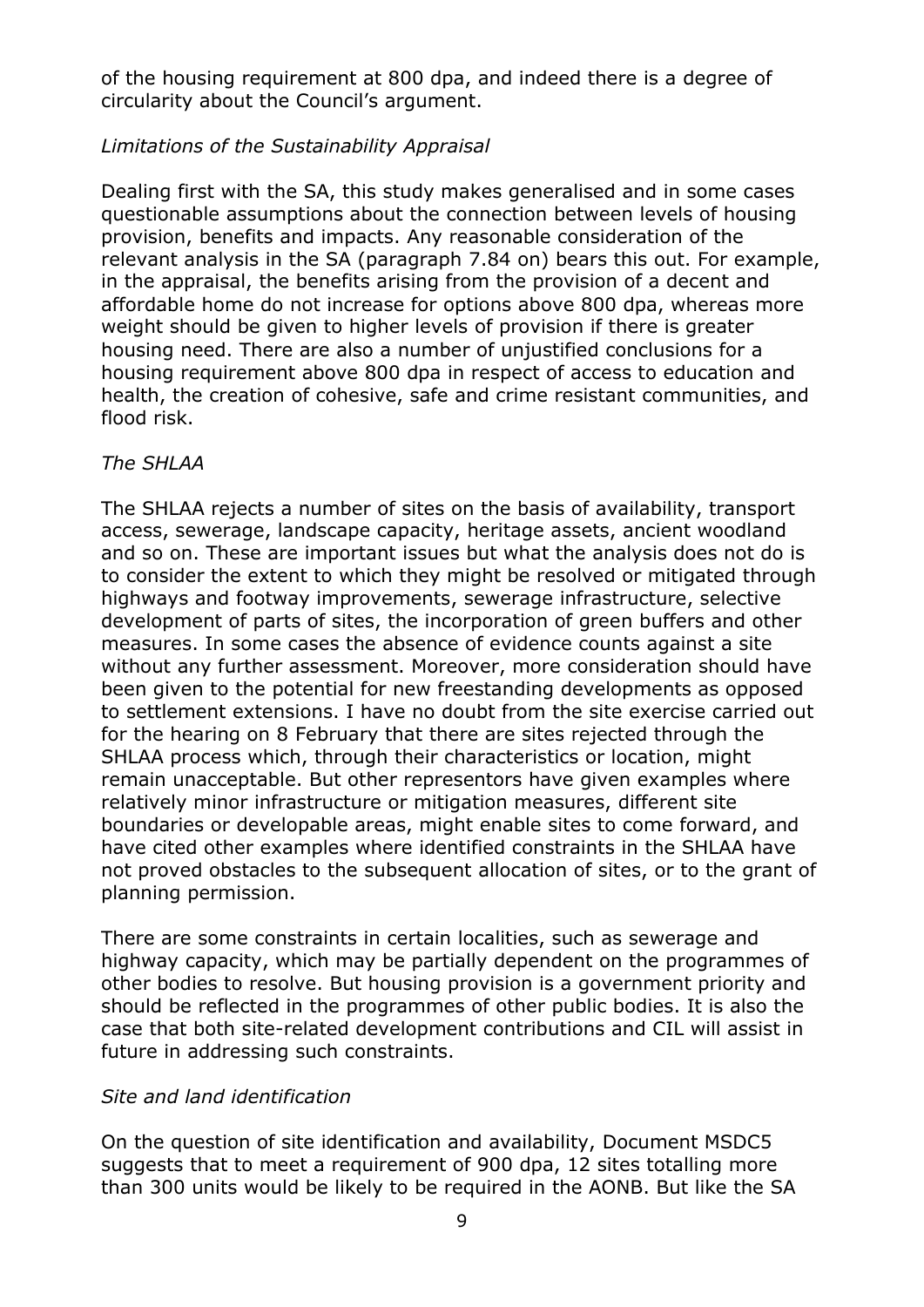and the SHLAA, it only takes the analysis so far; it does not take into account policy choices that might be made to redirect development away from sensitive areas or practical action that might mitigate its effects. It falls well short of demonstrating that harm would be caused to the AONB or other important designations through a higher housing requirement.

Large areas of the District are not covered by national designations. The LUC study EP47 which suggests that much of the District outside the national designations has "low landscape capacity for development" does not recognise that the scale of development required to meet housing needs will inevitably result in some landscape impact, and that such impacts are capable of a degree of mitigation. None of this evidence demonstrates that significant and demonstrable harm would arise from housing provision above 800 dpa.

In respect of site availability, the Council places a lot of weight on whether a site is actually being promoted by developers or landowners now, but the Framework only indicates that there should be a reasonable prospect of availability, which is a different thing, and allows for judgement and discretion in the identification of potential future land. It is important to recognise that the District Plan has a further 14 years to run and if the Council is unable to identify every particular site, paragraph 47 of the Framework leaves the option open to set broad locations and set a housing figure without having to be specific on all sites.

### **Setting the housing requirement**

I consider that both the full OAN of 876 dpa and 150 dpa of Crawley's unmet need can and should be accommodated in the District Plan, and that this can be achieved sustainably without conflicting with policies in the Framework. The evidence also demonstrates that the market can sustain such figures.

### **That leads to a minimum housing requirement for the plan period of 1,026 dpa, or 17,442 dwellings over the 17 year life of the plan.**

## **The way forward**

Further work will be required to identify sites or broad areas of land for potential development. At the hearings the Council expressed a strong preference for undertaking this work now. In conjunction with other public bodies and the development industry, there needs to be a positive and proactive re-assessment of known sites and the identification of potential areas of growth. The self-imposed threshold for strategic sites should be lowered significantly from the current 500 dwellings. This will not only help with the identification of sites, it will enable a range of sites of different sizes to come forward at different times, and will limit exposure to delivery issues that can arise from the identification of only two or three very large sites, a subject which is particularly relevant to 5 year housing land supply. For the same reasons, as well as identifying strategic sites, the Council is strongly advised